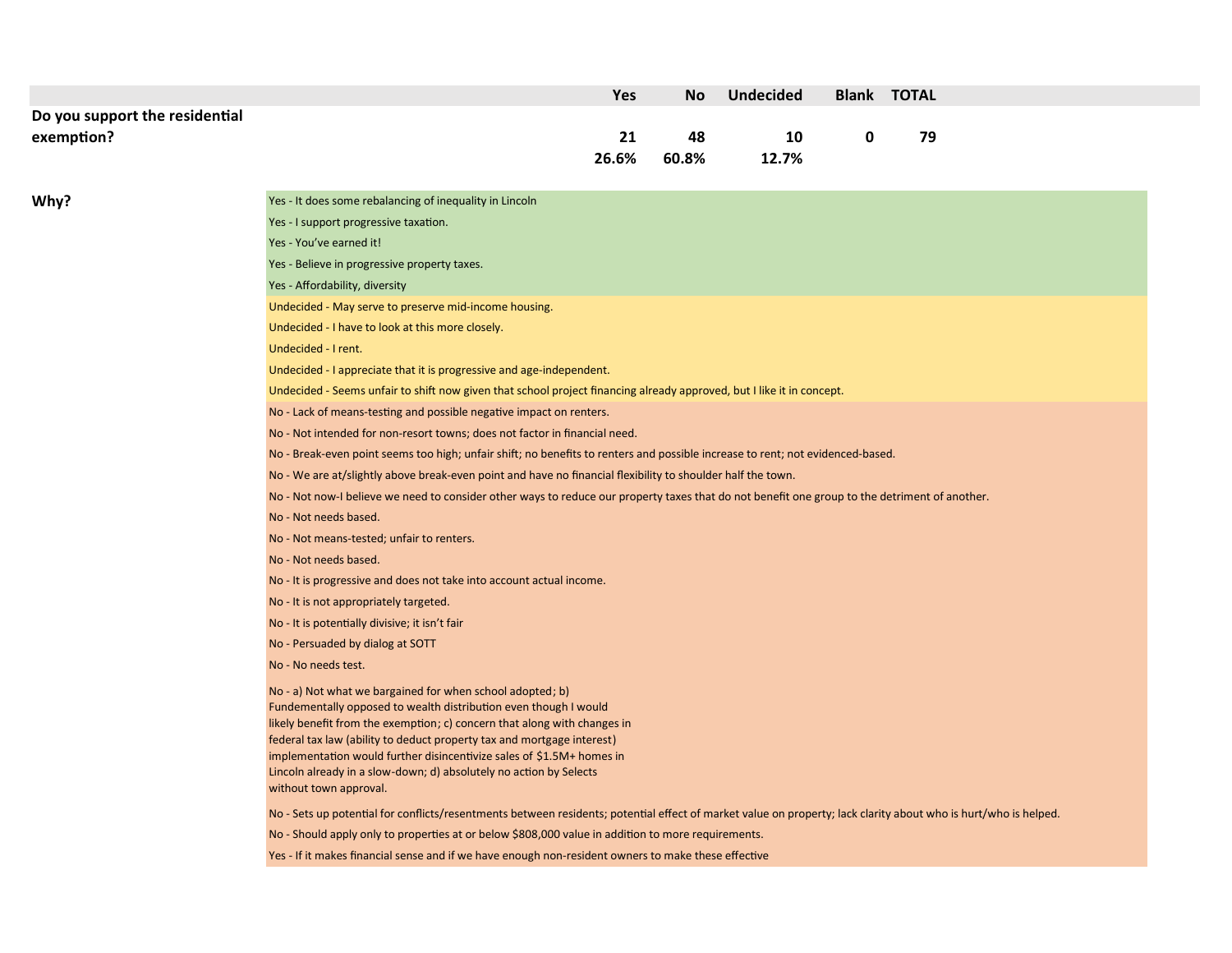- No Tax rates should be fair and people with more expensive homes should not subsidize others
- No Taxes are already too high.
- No It's biased, tax is already progressive; will drive down home values.
- No It would be bait and switch. I voted for schools in belief all residents' property tax would increase by the same %. I was not voting to change the way property tax is assessed.
- No Dubious correlation with actual need.
- No People who are living in homes that are larger than they require do not need a tax abatement.
- No Taxes already too high.
- No This kind of program is better suited to communities with lots of commercial property owners. Property values are not a fair proxy for income.
- No Interesting idea, bad timing.

| Yes | <b>No</b> | <b>Undecided</b> | <b>Blank</b> | Total          |  |
|-----|-----------|------------------|--------------|----------------|--|
|     |           |                  |              |                |  |
| 49  | <b>20</b> |                  |              | 79             |  |
|     |           | 10.1%            | 2.5%         |                |  |
|     |           | 62.0% 25.3%      |              | 8 <sup>2</sup> |  |

Why **Why Yes - It supports at-need residents as the expenses for residency increase; cost to more fortunate is minimal.** 

- Yes- I support housing equity.
- Yes Immediate help to people.
- Yes Fits need.
- Yes It obviously directs relief to the targeted group.
- Yes Seems to alleviate some problems for poorer residents.
- Yes Better criteria and benefit; cons not as bad, but not definite reasons.
- Yes Will assist seniors, will be even better if it helped renters.
- Yes If focused on financial need.
- Yes This gives everyone skin in the game while still helping those who need it the most.
- Yes Supports those who actually need and can prove the need for support.
- Yes- More need-based, but also more predictable with respect to individual homeowners' increase.
- Yes Highly targeted tax relief.
- Yes Directly addresses need, yet doesn't create permanent property changes. Gives individuals choice.
- Yes Means-tested
- Yes Needs-based
- Yes Community helps those most in need.
- Yes Appropriately targeted.
- Yes It acutally deals in legitimate financial need.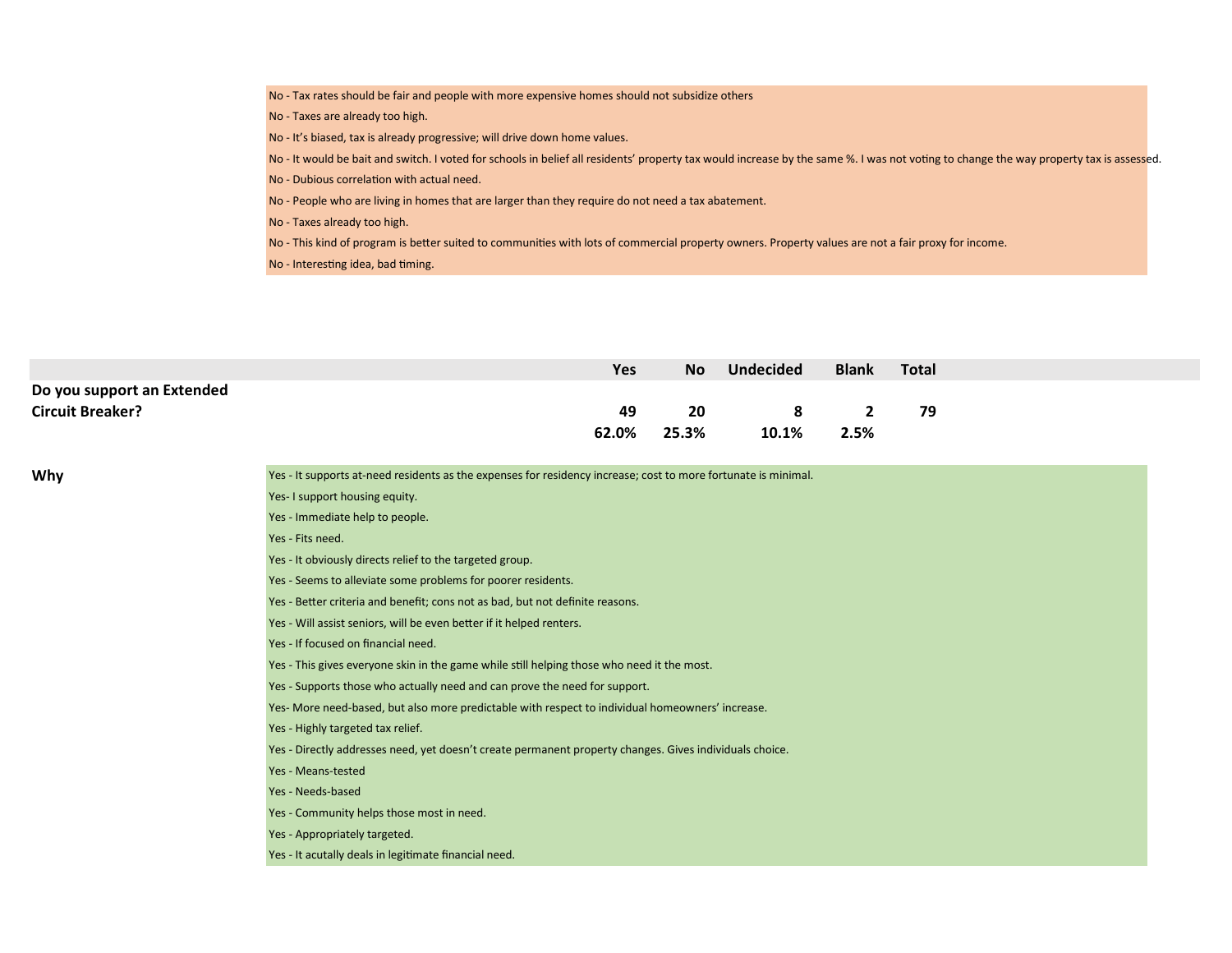Yes - Supports the most needy. Yes - It is fair and humane. Yes - Targeted to those with demonstrated need. Undecided - Need to understand all the implications. Undecided - Town approved specific property tax increases for schools and shouldn't change this without 2/3 vote at Town Meeting and empty nesters could have small properties in town and be quite wealthy, and real estate taxes shouldn't be lower for them. Undecided - Probably not, I would be asked to pay more even though my taxes are more than 10% of my income. No - Young families should not subsidize older, wealthy retirees. Deters young familiies from moving to Lincoln. No - Taxes are already too high. No - The school building vote was poor stewardship for all Lincoln residents. This is the obvious and predictable result. No - Dubious correlation with actual need. No - Valuations already reflect fair tax cost. No - Taxes already too high. No - We should not encourage or facilitate the notion that people can stay in the same home indefinitely even as their circumstances or community circumstances change. Sometimes people have to make decisions or choices they don't like. No - Interesting idea, bad timing. No - Town is facing significant capital costs due to underpayment by past residents already. No - Not clear to me that the population targeted to benefit would be the one most needing of this relief.

| # of "double yes's"           | 13        |       |                  |  |
|-------------------------------|-----------|-------|------------------|--|
| # of "double no's"            |           | 14    |                  |  |
| % of respondents              | 16.5%     | 17.7% |                  |  |
|                               |           |       |                  |  |
|                               | <b>RE</b> | CВ    | <b>Undecided</b> |  |
| If you support both, which is | q         |       |                  |  |
| first priority?               |           |       |                  |  |

| <b>Comments</b> |  |
|-----------------|--|
|-----------------|--|

I don't want renters to be harmed financially.

While the RE is a good program and justified, given the needed increase in taxes to address required town spending, it is more important to aid long-term residents who many more difficulty remaining in town due to more taxes.

Need more information and time to study.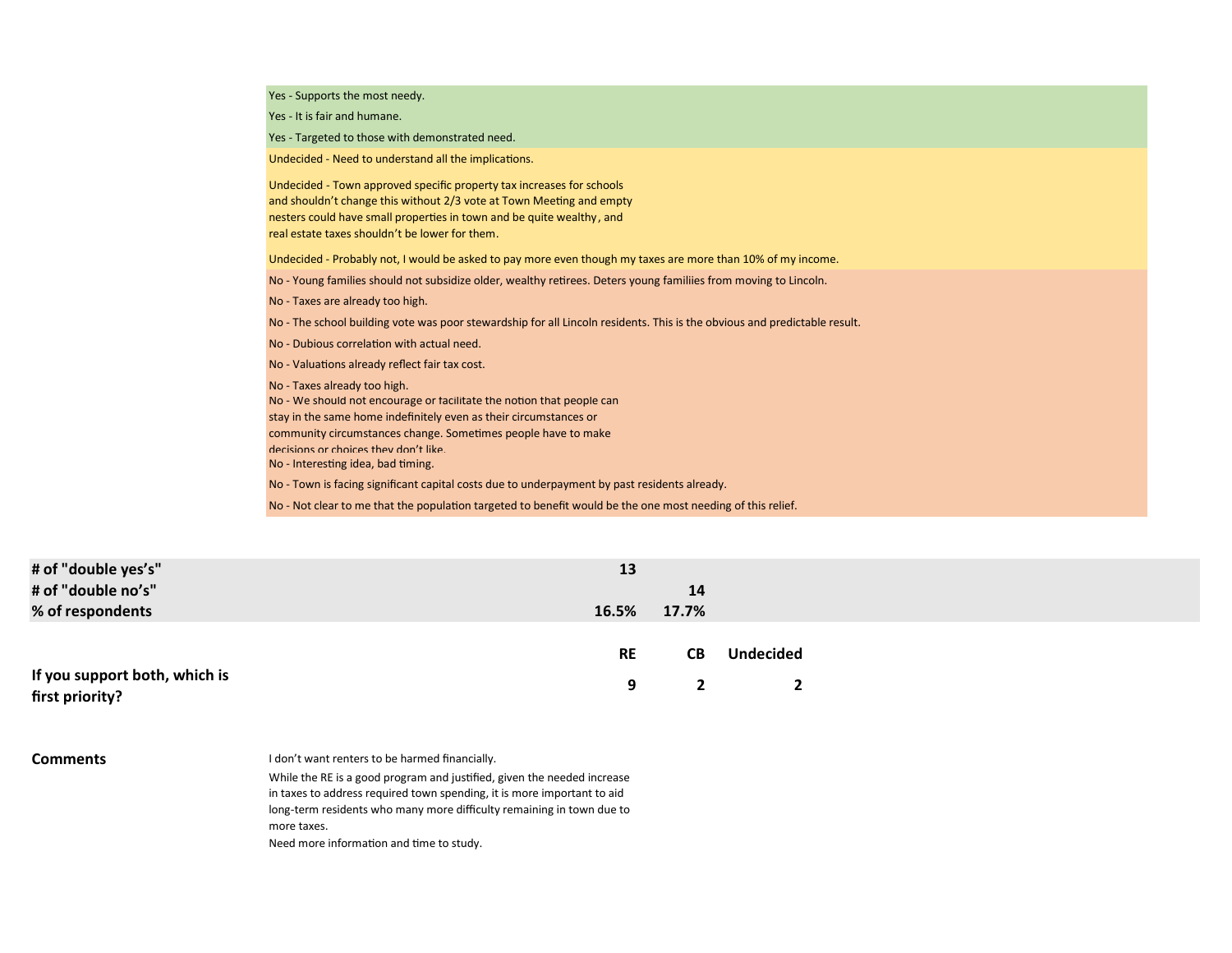There is a "fairness" issue inherent in extending the CB, which is the amount thereof: closing the whole gap to 10% of income vs. a fixed amount of relief. Probably doesn't affect the cost to the town, but does affect the perception of fairness.

Are the programs cumulative? Do you apply for both state CB program and Extended CB program?

We need to figure out how not to price people with fixed incomes out of Lincoln. Not sure how to do this, but the variety of ages and types of people living in Lincoln matters.

I'd like to see the benefits of the proposed economic development on the town's property taxes.

Thank you for excellent follow-up to school vote; complex issue, but caring response.

If we develop a CB program we need to look closely at the criteria for

qualifying - how to distinguish house rich/cash poor or visa versa. I

continue to believe that the town needs to work together to consider

appropriate commercial development. We need to think out of the box

to accomplish this.

Please pursue renters' help also.

Hard to know which to support. I would support one or the other, not both. I prefer to help the elderly and low-income homeowners, but believe that the committee is likely to know best about need.

If I had to choose, I tend toward the RE because it benefits more people, not just elderly, but people with lower-valued properties aren't necessarily needy. Any exemptions for a RE should be based on exceeding a % of wealth, not income. Residents could have low income in retirement and still be quite wealthy. Should be limited to those with demonstrated need. any program should be very targeted. Property taxes should be based on property values - higher priced properties are already paying significantly more.

I'm retired, we're empty-nesters. Enough is enough!

Both of these are going to raise my taxes. At 76 and fixed income, I am going to have to move, no matter what is done. I can no longer afford to live in Lincoln.

Every city/town I have ever lived in (admittedly only 4-5) assessed property tax at the same rate. I think it would have profound affects on our home values.

Neither of these proposals seems fair to me, especially the RE (which I would likely benefit from). I am concerned that these proposals would create a more divisive community - the haves vs. the have-nots. Instead, let's find ways to reduce, not increase our property taxes yet again. More moderate housing opportunities and business opportunities would help. Taxes have increased not only because of the school, but also because of the increase in assessed values. Do we really need another tax increase which both of these proposals require?

School building project has pushed taxes to unrealistic levels already. Considering moving out of Lincoln.

The smaller number of residents are being asked to subsidize a much larger cohort of seniors. In light of chart of age distribution of residents, we are not at risk of losing our 65+ population even if some move away.